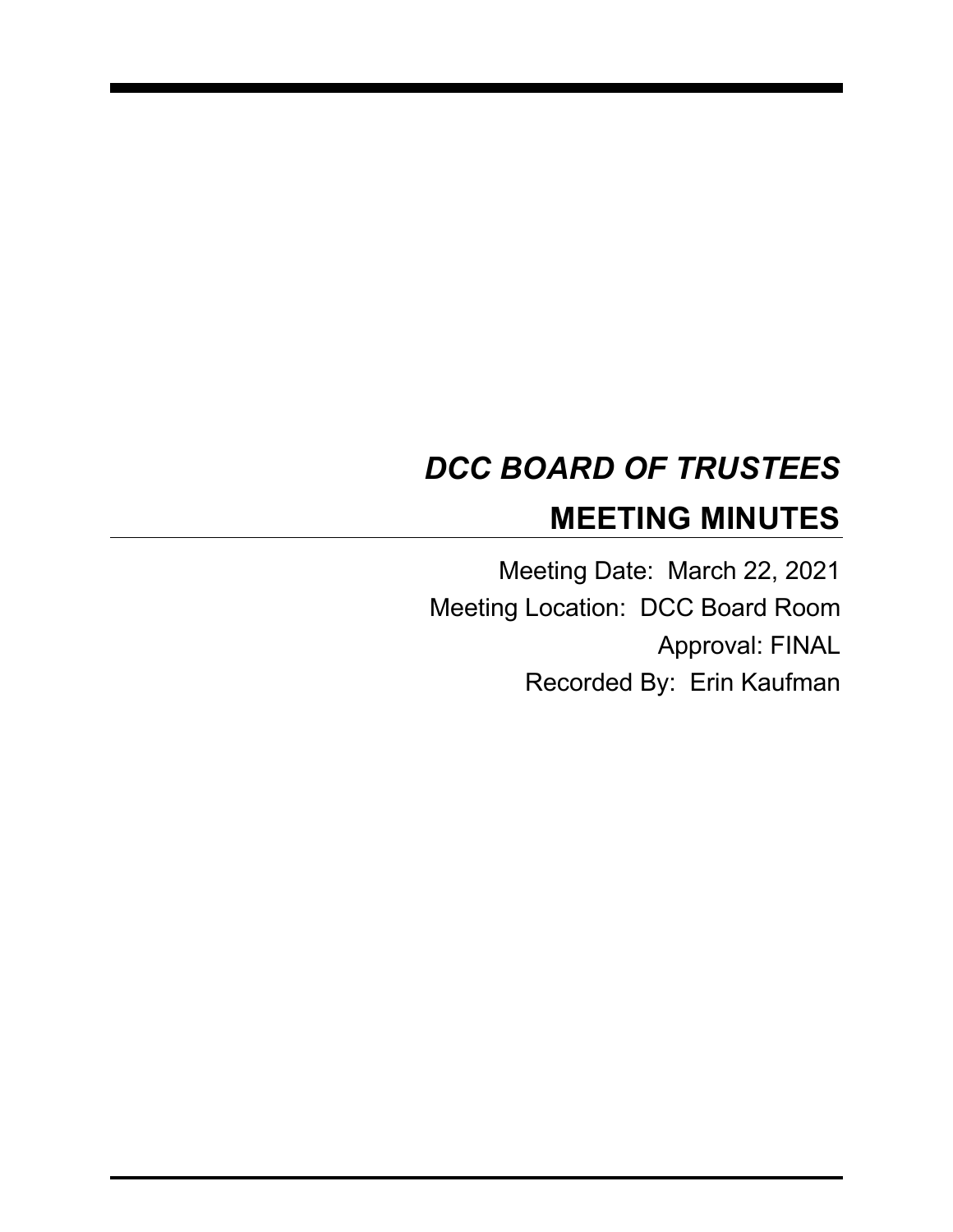#### **Attendance**

| <b>Name</b>              | <b>Title/Organization</b>            | <b>Present</b> |
|--------------------------|--------------------------------------|----------------|
| Chad Knudson             | Chair                                | Yes            |
| Darla Handran            | Vice Chair                           | Yes            |
| Spencer Johnson          | Trustee                              | Yes            |
| Cindy Larsen             | Trustee                              | Yes            |
| Sarah Thorson            | Trustee                              | Yes            |
| Mike Wilondek            | Trustee                              | <b>Yes</b>     |
| Scott Mickelsen          | President                            | <b>Yes</b>     |
|                          |                                      |                |
| Suela Cela               | VP – Academic and Student Affairs    | No.            |
| Erin Kaufman             | Academic Coordinator                 | <b>Yes</b>     |
| Leslie Weldon            | VP - Advancement and Human Resources | Yes            |
| Laurie Huber             | Director - DCC Lewistown             | Yes            |
| Katie Carrier            | Dean                                 | Yes            |
| Staci Rothamer           | <b>Assistant to President</b>        | Yes            |
| Joe Peterson             | <b>Athletic Director</b>             | Yes            |
| <b>Tyrel Huseby</b>      | DCC IT                               | Yes            |
| <b>Community Members</b> |                                      |                |
| Jeremy Alley             | Land Owner                           | Yes            |

Chad Knudson, Chair **Darla Handran, Vice Chair** Darla Handran, Vice Chair

\_\_\_\_\_\_\_\_\_\_\_\_\_\_\_\_\_\_\_\_\_\_\_\_\_\_\_\_\_\_\_\_\_\_ \_\_\_\_\_\_\_\_\_\_\_\_\_\_\_\_\_\_\_\_\_\_\_\_\_\_\_\_\_\_\_\_\_\_\_\_\_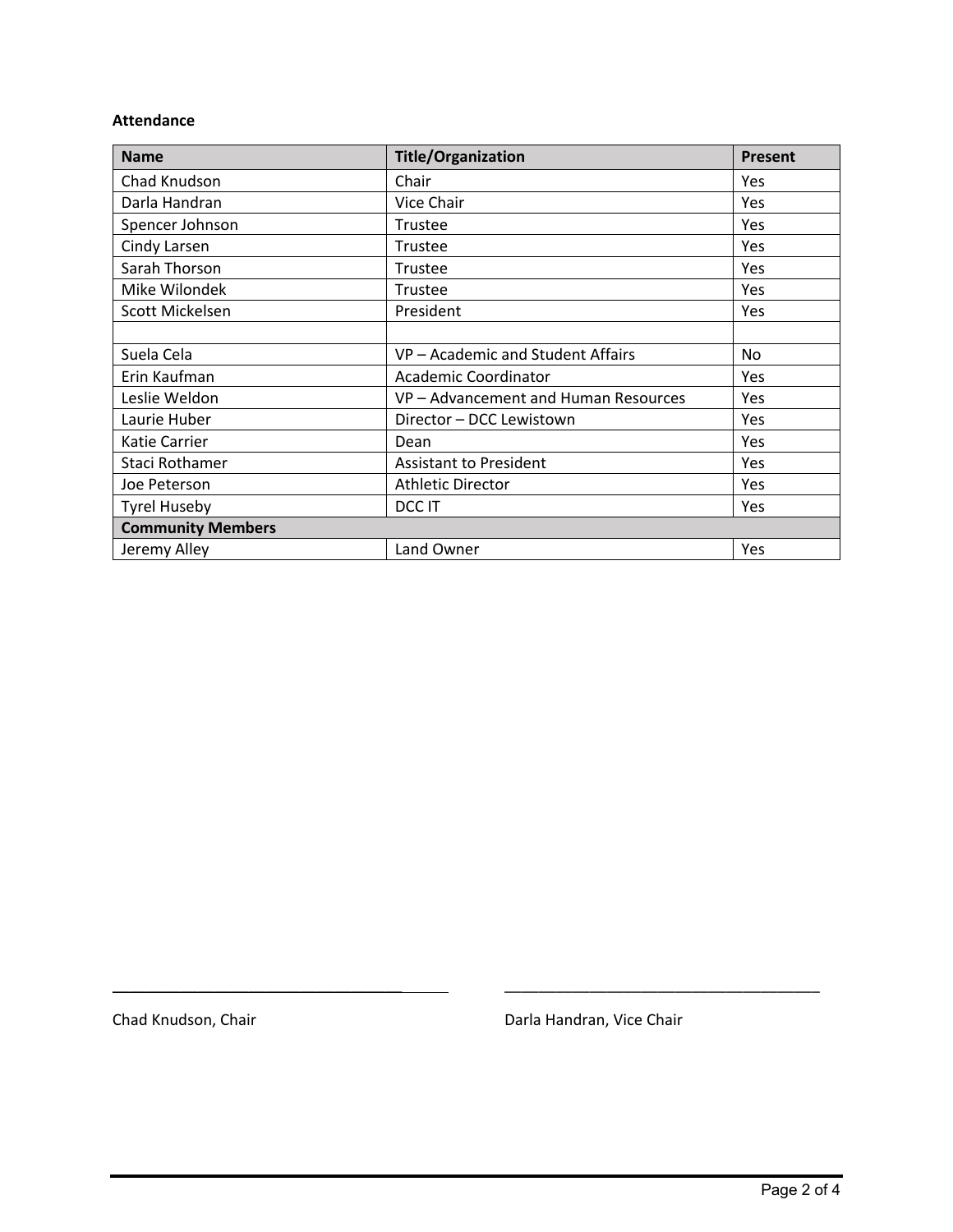**Dawson Community College Board of Trustees Minutes of the Regular Board Meeting Monday, March 22, 2021 5:30 pm Recorded by Erin Kaufman**

# **The meeting was called to order by Chair Knudson at 5:35 p.m. The Chair called for introductions.**

# **Correspondence**

The Trustees reviewed the timetable for the election, as well as the MOU from the Glendive Federation of Teachers.

# **Minutes**

• Trustee Wilondek /Trustee Thorson moved/seconded the motion to approve the minutes of the February 22, 2021 board meeting.

# **Motion carried unanimously.**

# **Reports**

#### **President Mickelsen:**

- New Cares Act Moneys will be disbursed to students in the coming, with a possibility of more money coming.
- PRFRA report was submitted
- Grant Writer has been working with Criminal Justice, AG Department and Welding Department
- Scott had a meeting with Glenn at the Montana Law Enforcement partnership, working on developing curriculum.
- Legislative updates given
- Bus issues for the softball team on the way home from Colorado
- Review of Assessments tied to NWCCU, some areas of concern, need faculty to get Assessments completed in a timely fashion
- Colleges in Wyoming are cutting positions, our numbers continue to increase

# **Katie Carrier Ag Learning Lab Updates**

- Transferability of courses, working with MSU Bozeman and MSU Northern 2+2 agreements
- Broke down the cost from start up, to annual budget in packet
- Comparison of money if we sold the Heifers rather than if we kept to utilize in our cafeteria
- Went over start-up costs and other costs we would have throughout the year.
- Board would like to see yearly operation plan for each class that we currently offer on campus.
- Will work with Enrollment Director to get enrollment numbers more accurate
- Increase workshop in the community with adults that need help in the area.
- Focusing on recruiting in the area high schools, including FFA programs
- Research for two-year schools compared four year university schools
- USDA grants for smaller two-year ag schools are up for grabs, need to get some applications in
- Implement Range Management/Grazing Strategy
	- Use of land for grazing will improve the land overall
	- Possibility of classes in this study